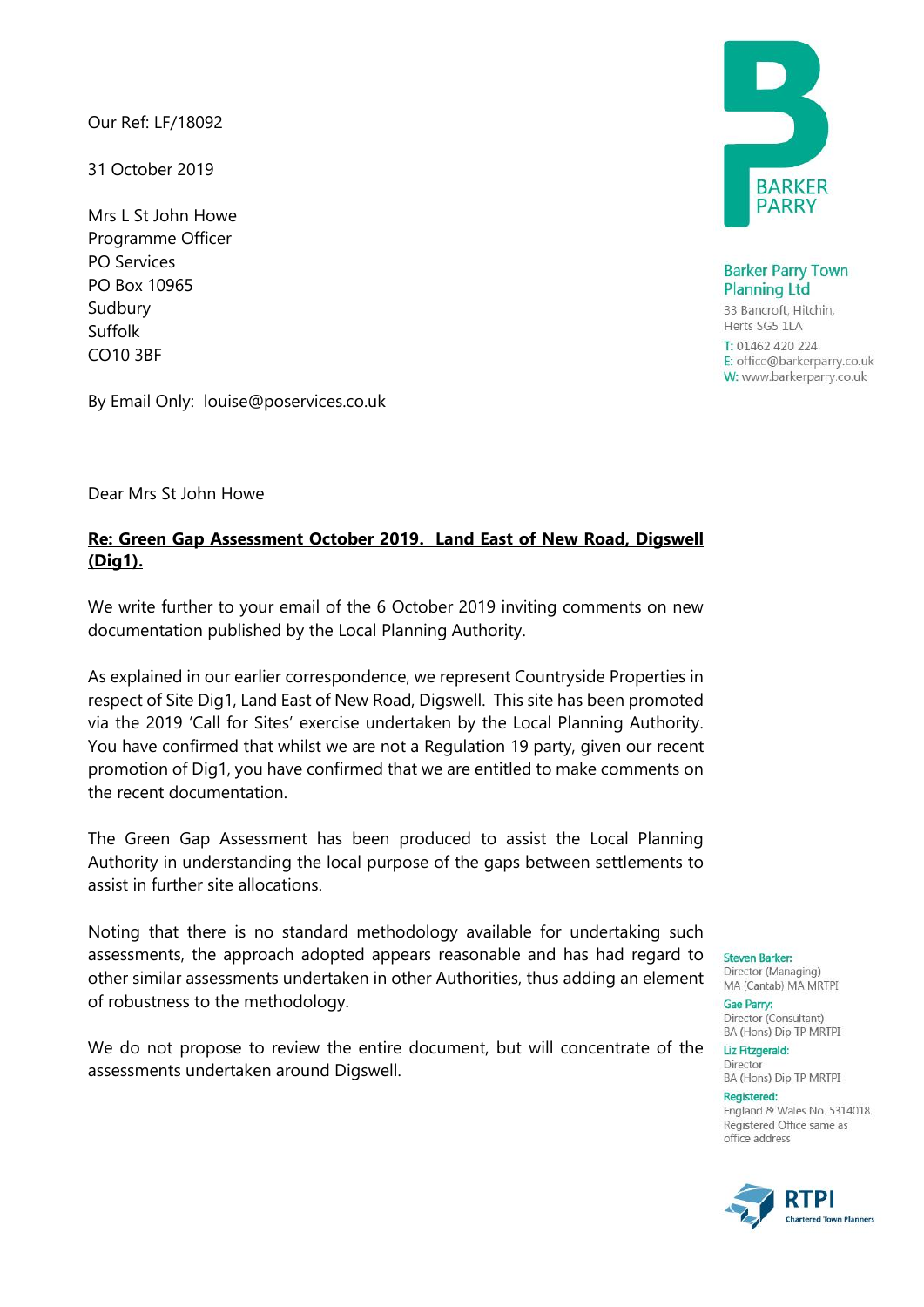## Area between Oaklands, Welwyn and Digswell.

This assessment is primarily focusing on the western edge of Digswell as opposed to the eastern edge, but it is clear that area in and around Digswell is rated largely as having high or moderate-high landscape sensitivity, with areas of moderate sensitivity, including Dig1. The assessment reinforces the importance of the A1000 corridor in preventing coalescence between Welwyn and Disgwell, whilst the 'visually prominent strongly undulating landform with wooded slopes' and remnant parkland character to the west of Digswell is a highly sensitive landscape.

It is evident from this assessment that development to the west and northwest of Digswell will likely have significant harm to this highly sensitive landscape.

### Area between Welwyn, Welwyn Garden City and Digswell.

Again the assessment advises of the significance of the A1000 in preventing coalescence of the settlements, this is joined by regard being given to the Mimram Valley running along the southern end of Digswell and providing the only meaningful separation between these settlements.

Add the significant area benefiting from a local wildlife designation, the assessment recommends a 'gap policy area' to ensure this area is protected and that each settlement retains its own identity.

It is therefore reasonable to conclude that development is unlikely to be deemed acceptable to the south of Digswell, without resulting in coalescence of Welwyn Garden City and Digswell.

### Area between Digswell and Burnham Green.

The assessment focuses on the gap between Burnham Green and Digswell, the area is largely shown as having a moderate sensitivity, but also constrained by wildlife sites, Priority Habitats and woodlands. Accordingly, the assessment recommends that this area should be protected by a 'gap policy'.

In addition, the report concludes that development within this area will result in a reduction in the gap between Digswell and Burnham Green resulting in visual, if not physical, coalescence.

It is clear that Digswell, one of the most sustainable villages in Welwyn Hatfield, is highly constrained by sensitive landscape areas and at risk of coalescence with Welwyn Garden City and Burnham Green. The only scope for expansion to this village is the Dig1 site, which is rated as having moderate sensitivity and will not undermine the five purposes of the Green Belt, will not cause any increase in coalescence, and will not undermine the five purposes of the Green Belt.